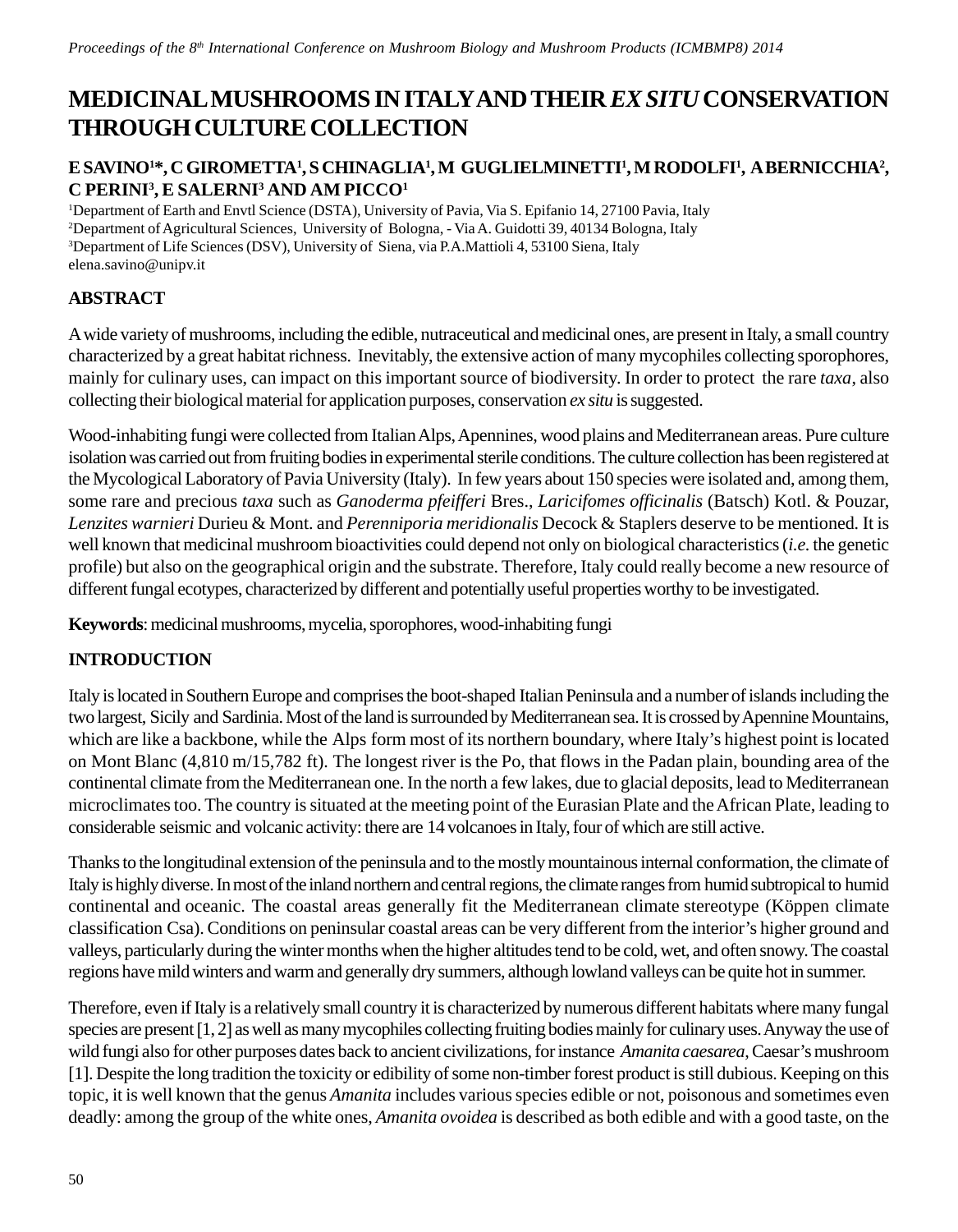other hand this mushroom seems to have caused several cases of poisoning, at least in Italy, classified as allenic norleucine syndrome. Phytochemical screening shows a very low presence of amino acids and for this the poisoning by allenic norleucine seems to be excluded. In respect to the environment, *A. ovoidea*, like the edible *A. caesarea*, can accumulate high amounts of heavy metals and could therefore be harmful to humans [2]. Finally, as said before, there are still to solve numerous questions even if scientific and technological progress is increased. In spite of the numerous activities of Italian mycologists, belonging to scientific research centres or amateur groups, concerning different aspects such as biodiversity and mapping [3, 4] the importance of fungi in nature conservation is still limited and it has to be vigorously promoted.

Besides, during the last decade, the interest in medicinal mushrooms has been increasing, especially because almost all the better-known species having officinal properties grow in the Italian areas. In order to protect these fungal species from an extensive collection threatening the rare *taxa*, conservation *ex situ* could be suggested [5, 6]. Culture collections play a key role in preservation and maintenance of fungal genetic resources and they are an important tool to get biological material for application purposes [7].

Aims of the present work are: a) to investigate selected areas favorable to the development of wood-inhabiting basidiomata; b) to identify the species by means of the morphological approach; c) to isolate the mycelia in pure culture; d) to confirm the strain identification by molecular analysis.

## **MATERIALS AND METHODS**

## **Sampling sites**

According to the specific research activities of the authors, some Italian environments were investigated more in detail and for a longer time than others. Wood-inhabiting fungi were collected from different habitats of Italian Alps, Apennines, wood plains and Mediterranean areas. The attention has been particularly focused on both "polyporoid" fungi and *Corticiaceae* [8-11].

### **Pure culture isolation**

Isolation of mycelia in pure culture was performed according to the methodology provided by [12] and [13]. Each one of the following steps presupposes high attention in preventing fungal material and culture medium from any external contaminants; decayed and/or infested specimens were avoided as well. 1) The sporophores were opened aseptically to make the context accessible; 2) few mm<sup>3</sup> of context were drawn by means of lancet; 3) drawn material was inoculated by penetration into Petri dishes containing culture medium (e.g. MEA 2% or PDA 4%); 4) most species grew well at 25 °C, during their initial phase. At first, antibiotics were added to the cultural medium. Each strain was registered at the Mycotheque of Pavia University (DSTA) and to the Culture Collection of Miconet Srl (Pavia University-academic spin off). Cultures were maintained at 4 °C on 2% Malt Extract Agar (MEA) plates (Biokar Diagnostics).

## **Molecular analyses**

Cultures were grown in 200-ml Erlenmeyer flasks containing 50 ml of malt extract broth on a rotary shaker (100 rpm) for 10 d at 25 °C. Biomass was collected in microcentrifuge tube and DNA was extracted with CTAB method [14].

CTAB (hexadecyltrimethylammonium bromide) lysis buffer (2%) were added to fresh biomass and mycelium was ground with sterile pestle. Extraction was performed with a phenol-chloroform- isoamyl alcohol (25:24:1) solution. Afterward the phases were separated by centrifugation and DNA was precipitated from the aqueous phase with an equal volume of isopropanol. Total nucleic acids were collected by centrifugation, the pellet was rinsed with 70% ethanol, and the nucleic acids were dissolved in 100 µl sterile deionized water.

Internal transcribed spacer- ITS region was amplified using the primer pair ITS1 5'-TCCGTAGGTGAACCTGCGG-3' and ITS4 5'–TCCTCCGCTTATTGATATGC-3' [15]. Each PCR reaction contained 1 µl of fungal DNA, 1X DNA polymerase buffer, 0.2 mM dNTP mix (dUTP, dATP, dGTP, dCTP), 0.2 ìM (each) of ITS1 and ITS4, and 0.025 U/ìl of *Taq* DNA polymerase (5 PRIME, Germany) in a total volume of 25 μl.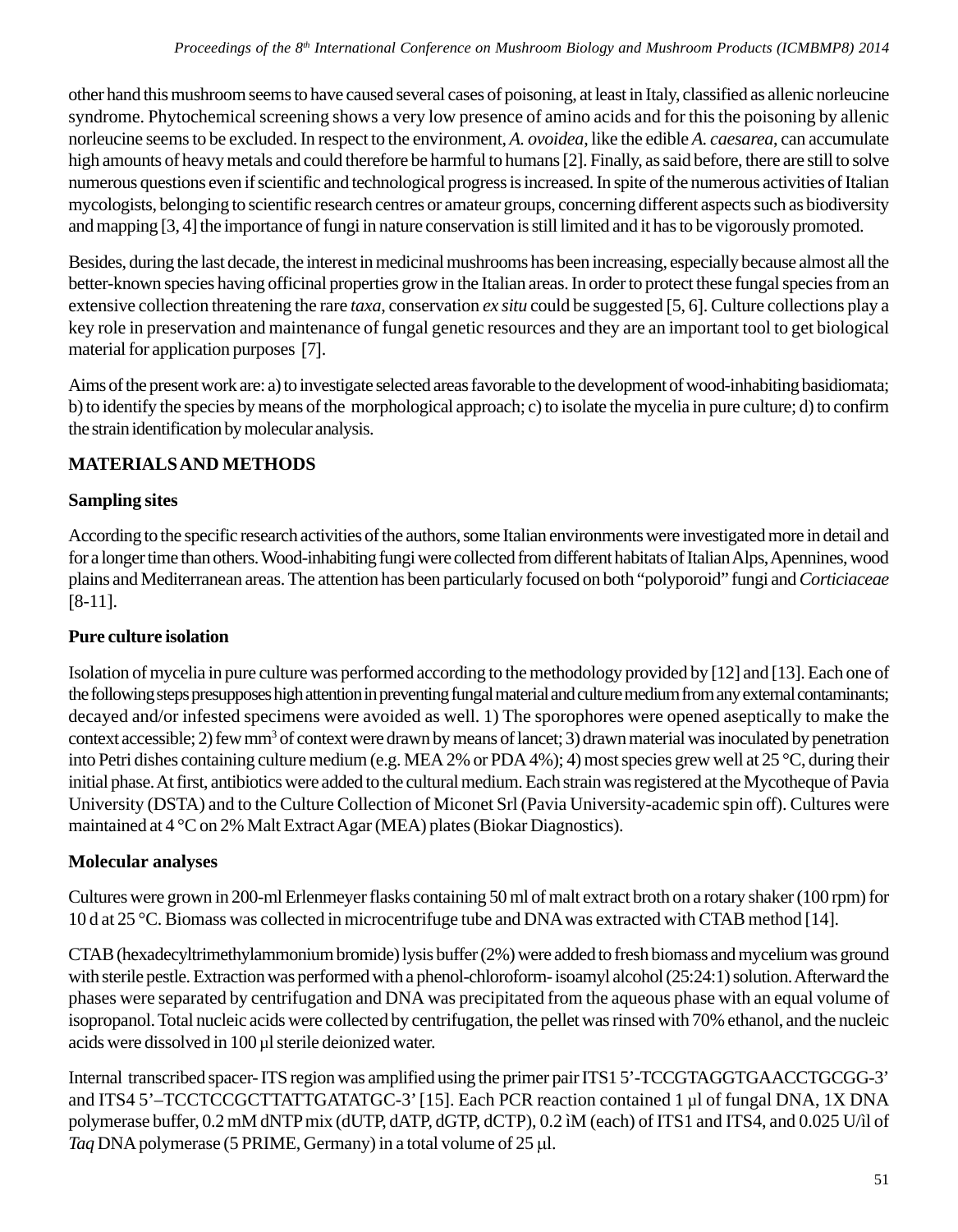The amplification reactions were run in a BIORAD thermocycler with an initial denaturation of 5 min at 95 °C, followed by 39 cycles of 35 sec at 95 °C, 35 sec at 55 °C, and 50 sec at 72 °C, with a final extension step of 72 °C for 8 min. PCR products were analyzed by electrophoresis in a 1% agarose gel in 1X TAE buffer [(40mM Tris, 20 mM acetic acid, 1 mM EDTA (pH 8)], stained with ethidium bromide. Furthermore, the PCR products were purified using the Wizard SV Gel and PCR Clean-Up System (Promega) and sent to Macrogen (The Netherlands) for sequencing. The obtained sequences were assembled, corrected and subsequently analyzed by BLAST searches using the GenBank (NCBI) and Mycobank (CBS) databases. Taxonomic assignment were based on similarity to reference sequences of these databases; afterward genotypic identification was compared with phenotype identification.

## **RESULTS AND DISCUSSION**

In few years about 150 species were isolated, among them there are some rare and precious *taxa* both with well known medicinal properties, such as *Laricifomes officinalis* (Batsch) Kotl. & Pouzar (1.2.Lo1 & 1.2.Lo2) and *Ganoderma pfeifferi* Bres. (1.2.Gpf1), and others never investigated before, such as *Lenzites warnieri* Durieu & Mont. (1.2.Lw1, 1.2.Lw2, 1.2.Lw3, 1.2.Lw4) and *Perenniporia meridionalis* Decock & Stalpers (1.2.Pm1)*.* To the best of our knowledge, the strains of all these species are maintained in the Mycotheque of Pavia University (DSTA) and in the culture collection of Miconet representing the first Italian isolations.

Molecular analysis were carried out in order to confirm the isolates or to supplement morphological identification of those fungal strains belonging to *taxa* whose identification was critical. The comparison of the obtained ITS sequences obtained with the ones deposited in the available databases has allowed to confirm the taxonomic assignment at the species level, with a similarity higher than 99%. *Ganoderma* resulted the genus with major discrepancies between morphological and molecular analyses; however it is well known that it presents a great variability in macroscopic characters of basidiocarps, thus leading to confusion in the taxonomy of the genus too [16]. The same authors declared that *Ganoderma* is the most difficult genus of all polypores. Almost all the species present in Europe have been collected during this study, for many of them the mycelium was successfully isolated in pure culture. The most remarkable strain resulted *G*. *pfeifferi*, a species that grows quite exclusively in Europe, till now poorly investigated. Some interesting data published in the last years report the identification of new chemical substances related to it, named ganomycins A, B and K [17, 18]. *G*. *pfeifferi* has been reported only in few Italian locations, mostly in Tuscany (Central Italy) [3].

Among the macrofungi famous for their medicinal properties, *L. officinalis* was detected, a lignicolous fungus strictly related to the holoartic mountains, on the Alps it grows exclusively on old and thick larch trees (*Larix decidua*), a species endemic for Europe. The fungus has been well known since 1st Century A.D. for its healing properties, being used to treat several diseases, especially pulmonary ones. It is nowadays recognized that *L. officinalis* produces antibiotic substances, particularly efficient against *Mycobacterium tuberculosis* [19, 20]. Due to the past extensive collection, *L. officinalis* became so rare to be supposed almost extinct. Consequently eight European countries (Italy not included) included it into the Red Lists of threatened species. In Switzerland, for example, programs of habitat protection together with a specific census let *L. officinalis* spread again [21]. In Italy, till now, the sporocarps of this species have been registered in only four locations: in the Graian Alps two reports (2000 and 2013), one report in the Retic Alps (2013) and one nearby the "Monte Rosa" (2014). Consequently, its inclusion in the Italian Red Lists as near threatened (NT) has been recently proposed (personal communication). The mycelium was isolated from Graian (Fig. 1) and Retic (Fig. 2) specimens, both collected in late summer 2013. The sporophores did not present all the morphological characters useful to identify to species level. The exact identification was obtained by DNA analysis (Fig. 4) of liquid culture of the mycelia isolated from Graian (1.2.Lo2 – Fig. 3) and Retic (1.2.Lo1) specimens. Sequences are going to be deposited in GenBank as soon as possible.

Among the uncommon or rare and poorly investigated species, *L. warnieri* and *P. meridionalis* deserve more attention. Both prefer warm environments and are considered rare in Europe. However, in recent years the reports of the former in Italy are steadily increasing. The Authors collected *L. warnieri* in different sites of Northern Italy, from humid plains to Apennines. It was registered also in other few Italian areas [3]. The strains of this species are not always are present in the International Culture Collections. In the Mycotheque of the Pavia University four different strains (all collected in Pavia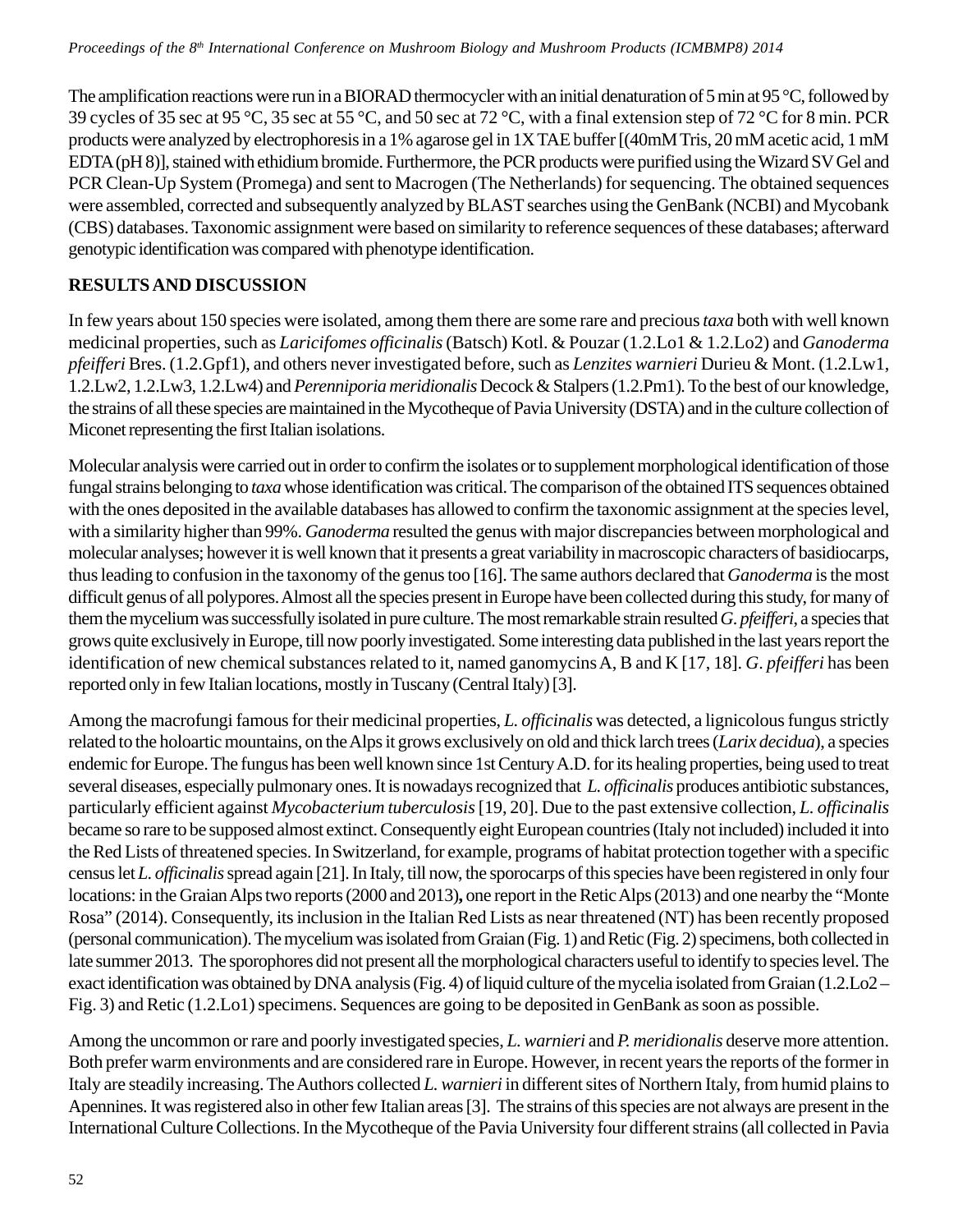

**Figure 1.** Specimen from Graian Alps (2013) **Figure 2.** Specimen from Retic Alps (2013)







**Figure 3.** Mycelium in pure culture (1.2.Lo2) **Figure 4.** Elettrophoretic running of PCR products: 3a and 3b respectively belong to Retic and Graian strains (1.2.Lo1 & 1.2.Lo2)

province) have been maintained till now and their identification has been confirmed by means of the analysis of ITS sequences, compared with Mycobank and GenBank databases. The genus *Perenniporia* was revised by Decock and Stalpers [22] with the assessment of *P. meridionalis* at species level, previously named *P. medulla-panis*. Despite this taxonomic problem, the species is quite rare in our Country [3, 5]. It was collected only once, in Northern Italy, nearby the Iseo lake. Also in this case, the DNA analysis agrees with the morphological identification. Finally, recent studies [23] revealed that both the detected species possess interesting enzymatic activities, when they grow on a natural substratum.

## **CONCLUSION**

It is well known that medicinal mushroombioactivities could depend on different characteristics such as the genetic profile, the geographical provenance and the substrate [24]. Therefore Italy, as already happened for other countries, could become a very interesting source of different fungal ecotypes, characterized by new and different properties worthy to be investigated. Furthermore, some species collected by the Authors in Italy (for example *L. officinalis*) are classified as endangered and protected species in other European countries. Their *in situ* conservation would be consequently necessary, avoiding the destruction of the habitat and preserving these fungi from uncontrolled actions of picking. Moreover, as quoted by other authors [25 the *ex situ* conservation by means of culture collections is an indisputable tool to get biological material for application purposes and to improve sustainable agriculture and economy.